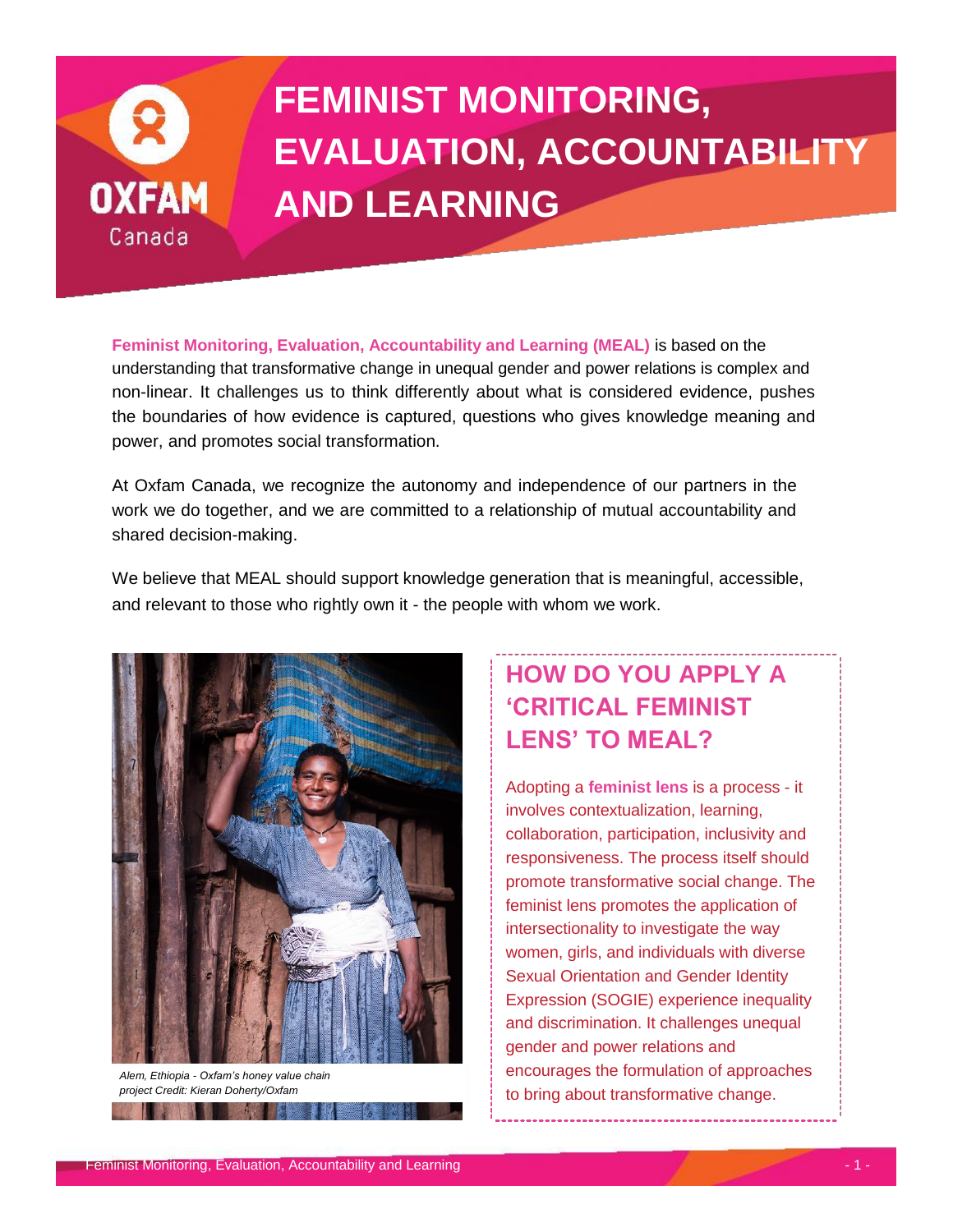# THERE ARE SEVEN KEY FOUNDATIONS TO FEMINIST MEAL

## 1. Feminist MEAL is an Approach

The feminist MEL process begins with an action – the choice to undertake feminist MEL and the realization that participation in this approach is a form of power. It is about the inclusion of voices not often heard. The contexts in which MEAL operates are politicized; and the personal experiences, perspectives, and characteristics of those involved in the process (our partners and the people with whom we work) lead to a particular political stance. It focuses on exposing gender-based discrimination, underscoring how intersecting identities further marginalizes specific groups. Feminist MEAL does not prescribe a specific set of tools, but rather is a lens to be brought to MEAL processes overall - from the very beginning – including project design to results, ongoing monitoring activities, learning frameworks and questions, social accountability and evaluative exercises.

#### **CONSIDERATIONS**

- Oxfam Canada uses feminist language strategically, and in accordance with local contexts. In certain contexts, even within women's rights organizations, feminism simply does not resonate or is negatively viewed as a Westernized concept.
- Oxfam Canada tries to be pragmatic in our approach and focus less on naming and more on the process and principles.

## 2. Feminist MEAL is an Integral Part of Social Transformation

This approach positions MEAL as an integral part of social transformation rather than a bureaucratic or punitive process that is included at the end of a program for upward accountability purposes.

Feminist MEAL also supports capturing and understanding transformative changes in unequal gender and power relations, which is often complex and non-linear. It is attentive to capturing incremental change, holding ground, or even backlash as possible indicators of successfully challenging imbalances in power relationships.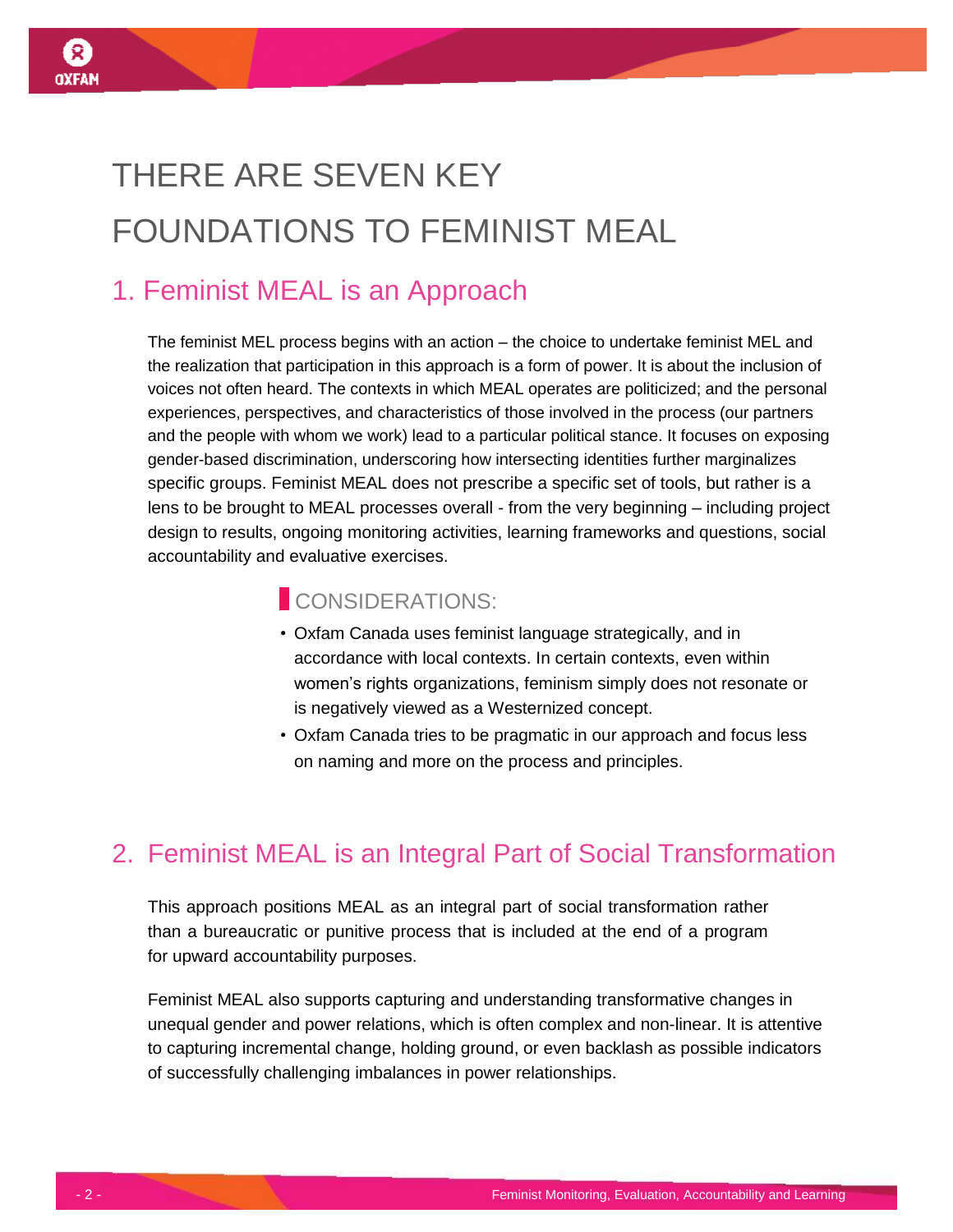#### CONSIDERATIONS:

- Donor mandated MEAL processes can be burdensome for partners and often limiting. Gender and social power relations are complex, and embedded into the individual, household/family, community, and larger societal levels. Those are all influenced by social, cultural, economic, and political structures and institutions. Therefore, no single framework for MEAL (often a donor required Logic Model and Performance Measurement Framework (PMF) can capture all aspects of change, impact, and results - or lack thereof).
- Oxfam Canada has had success with employing small evaluative exercises throughout a program in addition to (and sometimes instead of) the traditional midterm and final evaluation (more in line with a developmental evaluation approach).
- Oxfam Canada has also had success in creating learning and reflective spaces throughout a program (such as incorporating learning events/ workshops within a project/program) that bring together Oxfam and partners to jointly reflect and make sense of 'what works' and 'how change happens.'
- Shifting Feminist MEAL to be a more integrated part of social transformation does not happen overnight. A cultural shift is necessary to move it away from being seen as a waste of time to a valuable process that supports putting feminist foundations into practice.

## 3. Feminist MEAL Shifts Power to Participants in Evaluations



Feminist MEAL means shifting ownership of processes to program partners and participants. This approach shifts power and gives space for partners, like women's rights organizations, to be in the driver's seat on defining and implementing exercises and the use of information. In Feminist MEAL processes, partners and participants are involved in every stage of the MEAL process from the collection, analysis, writing and dissemination of data (evidence) through knowledge and learning initiatives.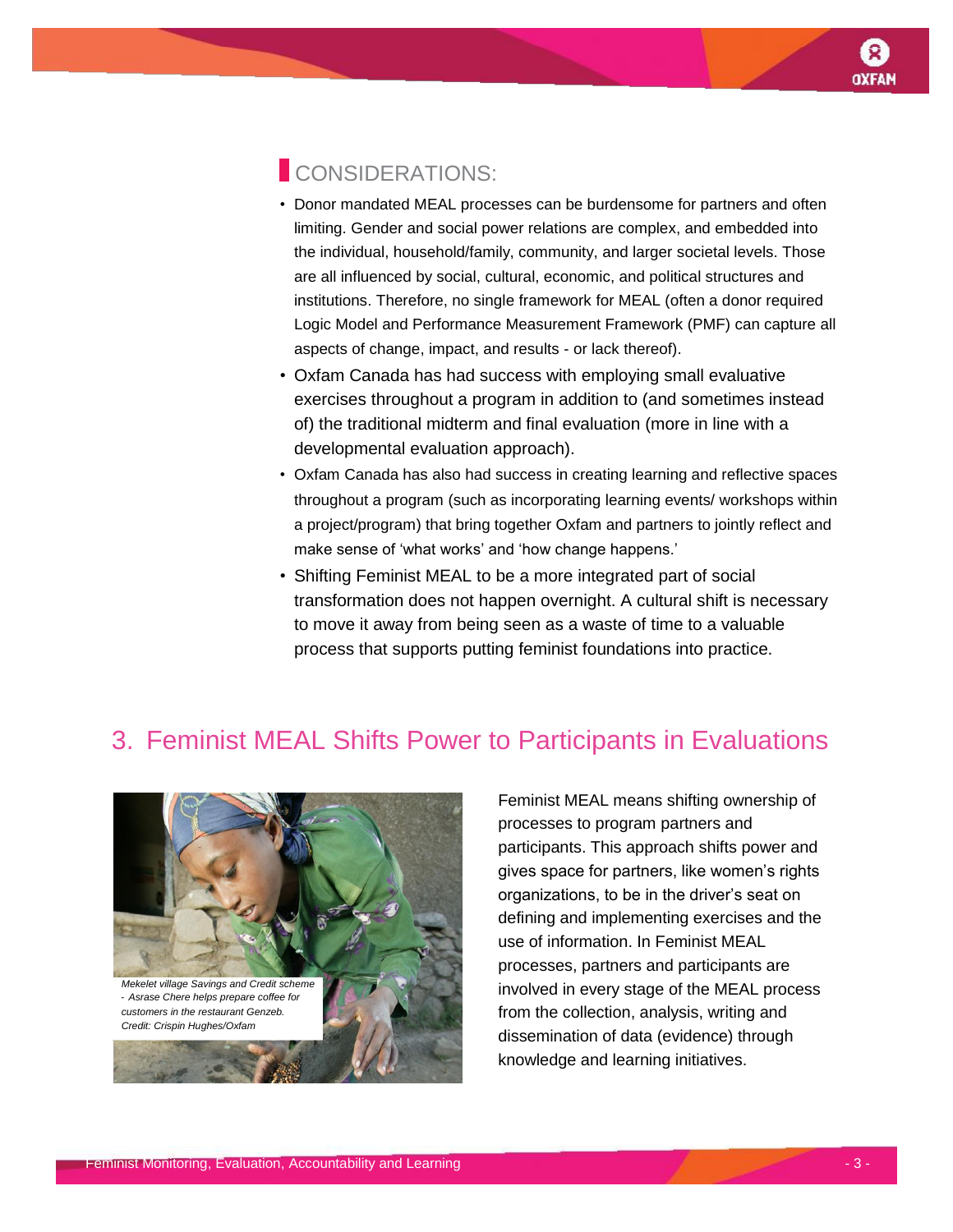Rather than an extractive exercise, Oxfam Canada prioritizes capacity building as an integral part of any Feminist MEAL. In this way, processes must incorporate time to make sense of information with participants. Shifting power in this way also means that learning and use of findings is paramount.

### CONSIDERATIONS:

- Shifting power in this way also means that learning and use of findings is paramount and partners define final outputs (i.e. a final output may not be a chunky report).
- Oxfam Canada has attempted to use approaches like peer-to-peer evaluations instead of traditional formative evaluation to allow partners to lead the development of learning/evaluation questions, determine how they will undertake the exercise and work together collaboratively to make sense of the data they collected and learning that transpired through the peer visits
- Oxfam Canada has had success using this approach with smaller evaluative exercises where innovative techniques like most-significant change videos and photo voice have been used. Participants used videos to organize a community video night and commented that evaluation can also be fun!
- Final evaluations have not completely incorporated this approach. However, even when the evaluation is donor driven, we try to incorporate partner learning questions and capacity strengthening in a learning by doing manner as much as possible.

## 4. The Role of the Evaluator is as a Facilitator who Understands Relationships of Power

The role of the evaluator shifts in Feminist MEAL from an all-knowing 'expert' to facilitating collaborative processes that are empowering and are rooted in participant ownership. The role of the evaluator is to provide technical support, and pose evaluative questions based on program logic, monitoring information, and other evaluative processes. The evaluator must be in-tune with potentially sensitive power dynamics that exist and must also practice reflexivity.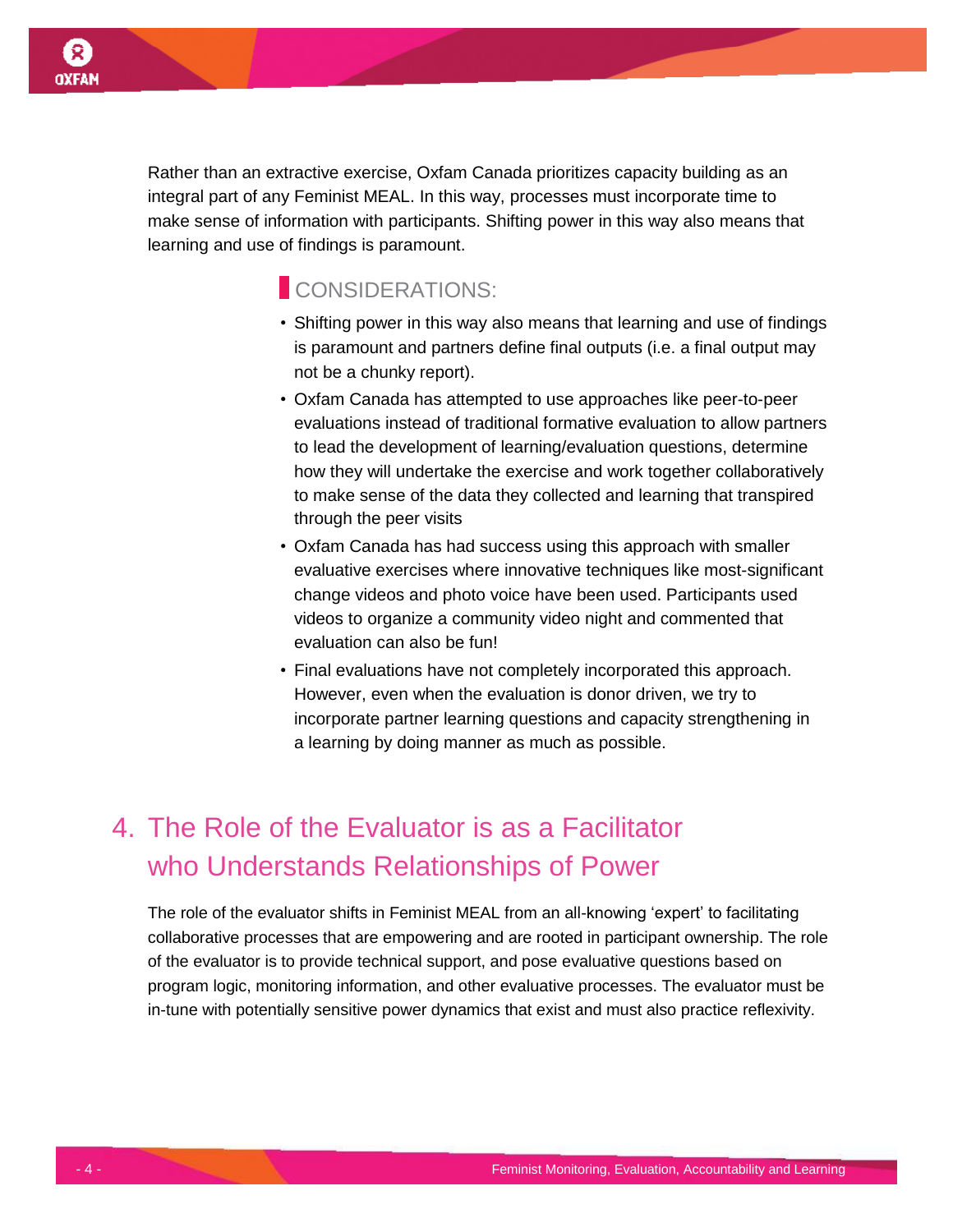#### CONSIDERATIONS:

- Oxfam Canada has been experimenting with the idea of a "middle" evaluator, where MEL staff are integrated directly into program teams.
- Oxfam Canada has been promoting the role of MEL staff as facilitators in the evaluation process by putting partners in the driver's seat of evaluative exercises to give them the agency to determine the evaluation/ learning questions and drive the overall process forward.
- External evaluations are important and it is even more important to be in-tune with relations of power.



## **WHAT IS 'REFLEXIVITY' IN FEMINIST MEAL?**

A **reflexive approach** moves beyond understanding women, men, or gender diverse groups as passive participants or beneficiaries. It requires evaluators to acknowledge their own positional power and how this power could potentially impact (intentionally or not) the evaluation exercise. Reflexivity can support the re-balancing of power dynamics. It recognizes that people in all their diversity are experts

in their own lived experiences and hold critical knowledge about themselves, their households, their communities and their broader societies. Reflexive practice also requires Oxfam Canada to acknowledge its own positioning as an international development organization, the power that this holds, and requires Oxfam Canada to think differently about how we can effectively share power in all that we do.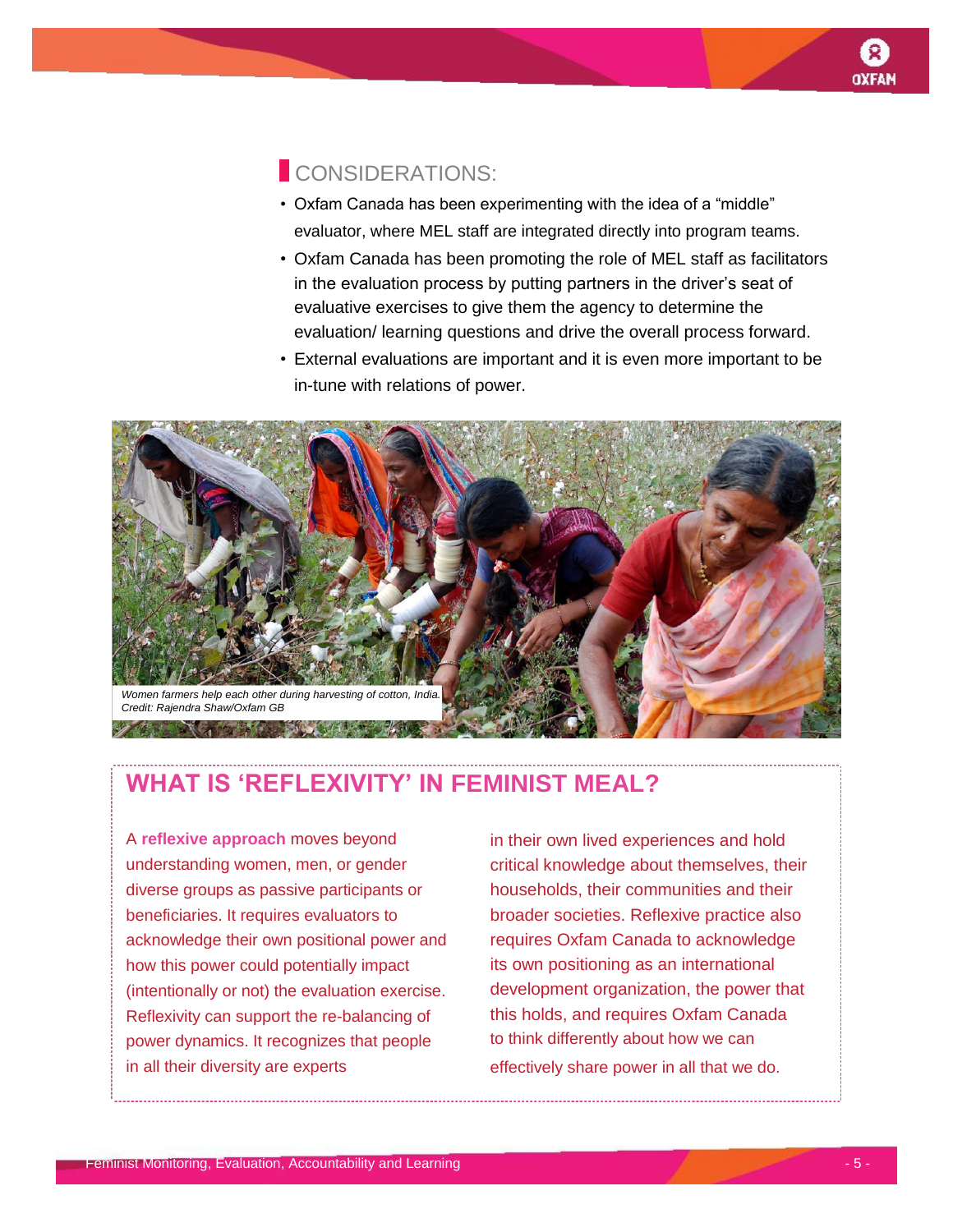# 5. This Approach Values Collective Knowledge Generation that is Context Driven

A Feminist MEAL approach generates accessible and context-driven collective knowledge, respecting that there are different ways of "knowing" and that these different perspectives bring a rich, nuanced, and diverse understanding to evaluative processes. This collective knowledge should be central in defining and advancing strategies to end power imbalances and gender inequality. Collective knowledge must be seen as both a resource and a source of power.

#### CONSIDERATIONS:

- Language used to describe and document change can manifest existing assumptions and power dynamics. For this reason, reflection and sense-making in ways that honour context-specific experiences are vital in any exercise.
- Oxfam Canada captures unexpected changes by purposefully leaving MEAL processes flexible.
- Oxfam Canada promotes the use of mixed methodologies (particularly the use of feminist research methods) that allow partners to answer a broader range of questions to capture complex intersectional data that would otherwise be missed and enable triangulation to generate evidence that is more comprehensive
- $\cdot$  Feminist MEAL must be rooted in intersectionality<sub>1</sub>.

#### **WHAT IS 'INTERSECTIONALITY'?**

**Intersectionality** recognizes the multiple aspects of identity that play out in people's lives and experiences, such as gender, class, age, ability, religion, sexual orientation, race or ethnicity. These elements can compound and exacerbate oppression and marginalization. Data gathering and analysis are done through an intersectional lens, recognizing the heterogeneity of communities and groups.



1 Intersectional Feminist Frameworks – An Emerging Vision. Canadian Research Institute for the Advancement of Women. 2006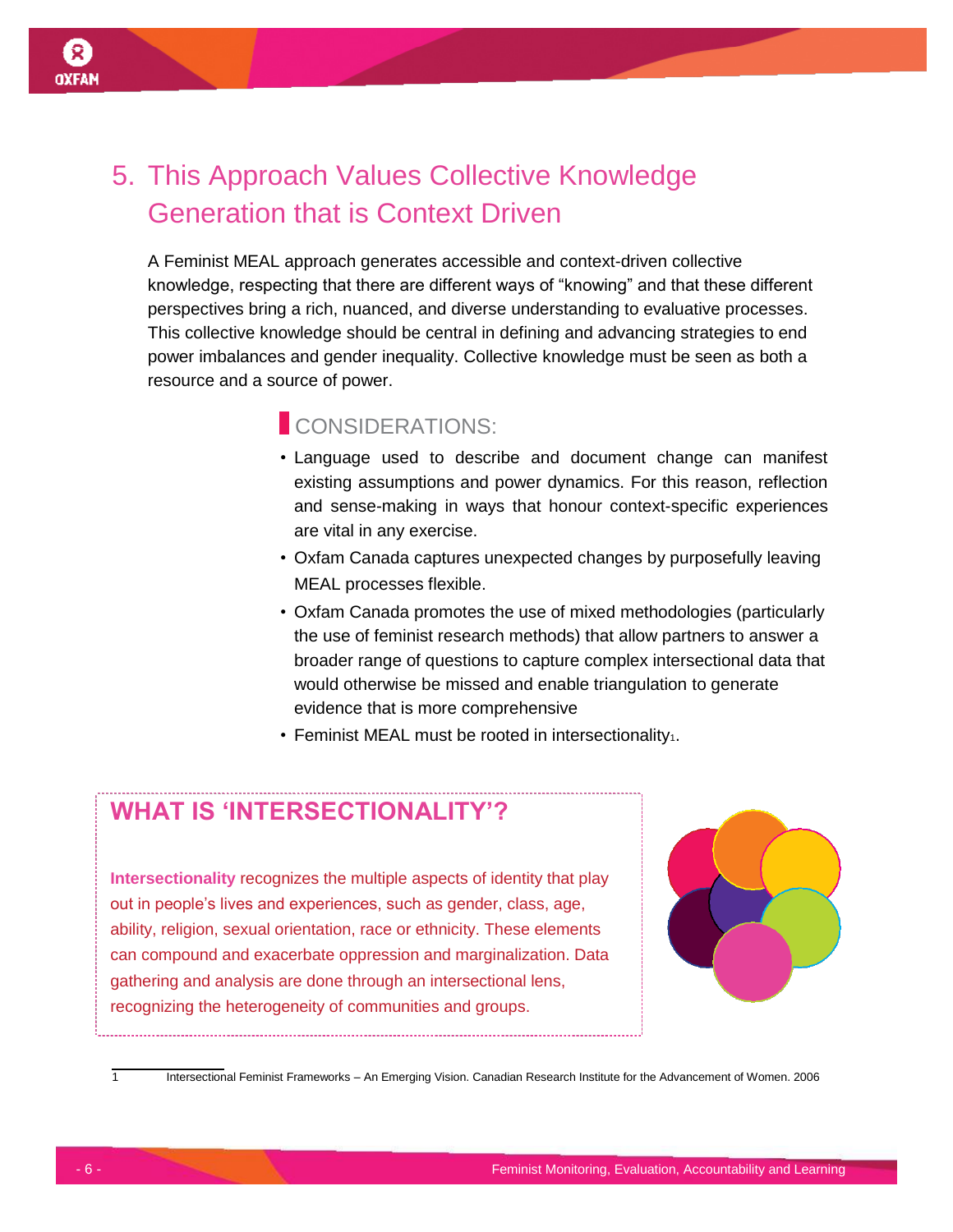# 6. This Approach Provides a Learning Orientation to Evaluative Exercises

A Feminist MEAL approach fosters a learning orientation to evaluative exercises and processes, prioritizing strategic program learning that strengthens collective ownership of the program, supports evidence-based decision-making, and builds collective knowledge on effective, transformative approaches to advancing gender equality and women's rights.

### CONSIDERATIONS:

- Increased emphasis on learning does not preclude fulfilling necessary requirements for accountability. In fact, a focus on strategic program learning gives partners more ownership of their programs.
- Being a co-learner is about recognizing that no one person has all of the answers and that we can learn together how to best advance women's rights and gender equality.

# 7. Feminist MEAL is Rooted in Safe Programming Guided by 'Do No Harm'

Feminist MEAL is guided by ethical and safety standards that center of the principle of "Do No Harm," which is particularly important for data collection and dissemination activities. Specifically:

- Safety of the participants and the MEAL officer/evaluator is paramount and should guide decisions;
- Referrals for assistance should be readily available, for instance to psychological support services;
- Ensuring informed and voluntary consent from all participants;
- Confidentiality is maintained at all times;
- Participants have the right to refuse to answer questions or to terminate the exercise at any time;
- Participants should understand where, when, how and why their data will be used for analysis and use of findings.